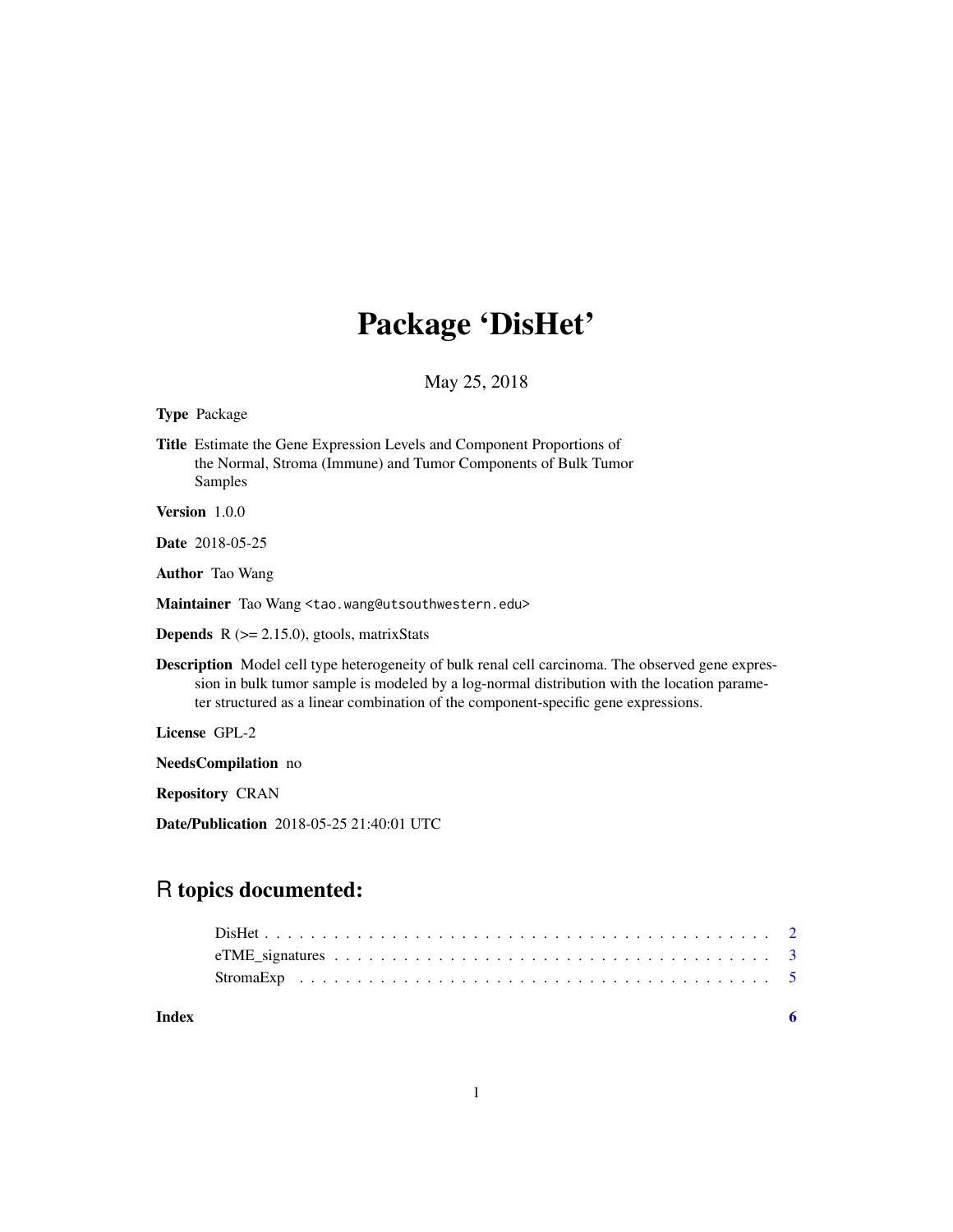<span id="page-1-0"></span>2 DisHet

#### Description

This function performs dissection of bulk sample gene expression using matched normal and tumorgraft RNA-seq data. It outputs the final proportion estiamtes of the three components for all patients.

The patient-specific dissection proportion estimates are saved in a 3-by-k matrix named "rho", where k is the number of patients. The 3 rows of "rho" matrix correspond to the tumor, normal, stroma components in order. That is, the proportion estimate of tumor component for patient i is stored in rho $[1,1]$ ; the normal component proportion estimate of this patient is stored in rho $[2,1]$ ;and stroma component proportion in rho[3,i].

#### Usage

```
DisHet(exp_T,exp_N,exp_G, save=TRUE, MCMC_folder,
    n_cycle=10000, save_last=500, mean_last=200, dirichlet_c=1, S_c=1, rho_small=1e-2,
     initial_rho_S=0.02,initial_rho_G=0.96,initial_rho_N=0.02)
```
#### **Arguments**

| $exp_T$     | Gene expression in bulk RNA-seq samples. The rows correspond to different<br>genes. The columns correspond to different patients.                                                          |
|-------------|--------------------------------------------------------------------------------------------------------------------------------------------------------------------------------------------|
| $exp_N$     | Gene expression in the corresponding normal samples. The rows list the same<br>set of genes as in exp_G. The columns correspond to patients matched with<br>$exp_T$ .                      |
| $exp_G$     | Gene expression in the corresponding tumor samples. The rows list the same set<br>of genes as in exp_G. The columns correspond to patients matched with exp_T.                             |
| save        | When save==TRUE, as in default, all component proportion estimates during<br>MCMC iterations can be saved into a user-specified directory using the "MCMC_folder"<br>argument.             |
| MCMC_folder | Directory for saving the estimated mixture proportion matrix updates during<br>MCMC iterations. The default setting is to create a "DisHet" folder under the<br>current working directory. |
| n_cycle     | Number of MCMC iterations (chain length). The default value is 10,000.                                                                                                                     |
| save_last   | Save the rho matrix updates for the last "save_last" Number of MCMC itera-<br>tions. The default value is 500.                                                                             |
| mean_last   | Calculate the final proportion estiamte matrix using the last "mean_last" number<br>of MCMC iterations. The default value is 200.                                                          |
| dirichlet_c | Stride scale in sampling rho. Larger value leads to smaller steps in sampling<br>rho. The default value is 1.                                                                              |
| $S_{C}$     | Stride scale in sampling Sij. Larger value leads to larger steps in sampling Sij.<br>The default value is 1.                                                                               |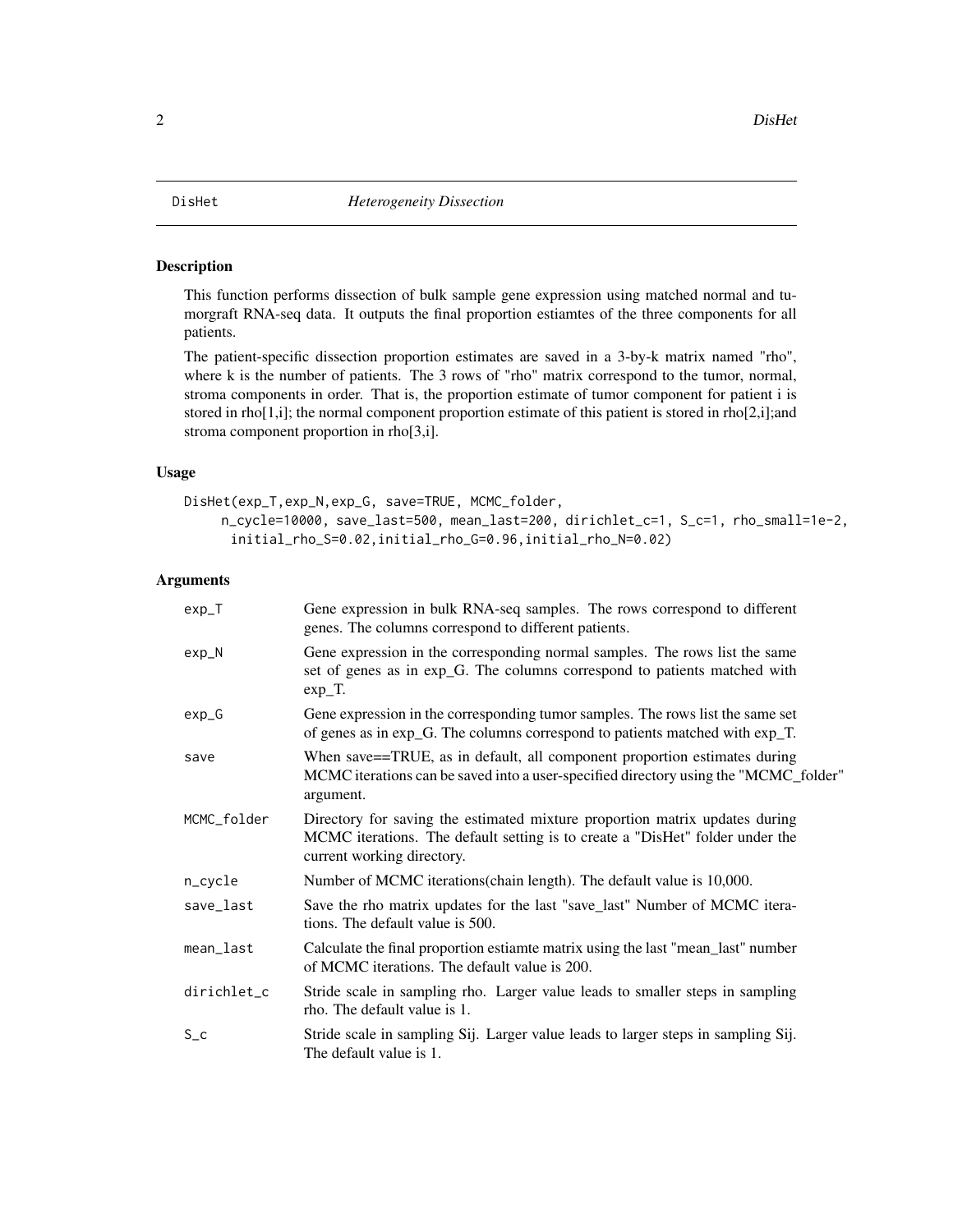<span id="page-2-0"></span>

| rho_small     | The smallest rho updates allowed during MCMC. The default is 1e-2. This<br>threshold is set to help improve numerical stability of the algorithm. |
|---------------|---------------------------------------------------------------------------------------------------------------------------------------------------|
| initial_rho_S | Initial value of the proportion estimate for the stroma component. The default<br>value is $0.02$ .                                               |
| initial_rho_G | Initial value of the proportion estimate for the tumor component. The default<br>value is $0.96$ .                                                |
| initial_rho_N | Initial value of the proportion estimate for the normal component. The default<br>value is $0.02$ .                                               |

#### Details

Un-logged expression values should be used in exp\_N/T/G matrices, and their rows and columns must match each other corresponding to the same set of genes and patients.

The values specified for "initial\_rho\_S", "initial\_rho\_G", and "initial\_rho\_S" all have to be positive. If the three proportion initials are not summing to 1, normalization is performed automatically to force the sum to be 1.

#### Examples

```
load(system.file("example/example_data.RData",package="DisHet"))
exp_T <- exp_T[1:200,]
exp_N <- exp_N[1:200,]
exp_G <- exp_G[1:200,]
rho <- DisHet(exp_T, exp_N, exp_G, save=FALSE, n_cycle=200, mean_last=50)
```
eTME\_signatures *Empirically-defined Immune Signature Genes in RCC Bulk Tumor*

#### Description

Based on DisHet analysis of 35 RCC trio RNA-Seq data, we defined immune-specific genes with empirical evidence, named eTME, for empirically-defined immune signature of tumor. Using eTME, we refined previously published Immunome signatures. We also assigned other eTME genes to specific immune cell types using the BLUEPRINT project data. These two sets of refined gene signatures were consolidated and documented in the DisHet R package as the "eTME" immune cell gene signatures.

#### Usage

```
data("eTME_signatures")
```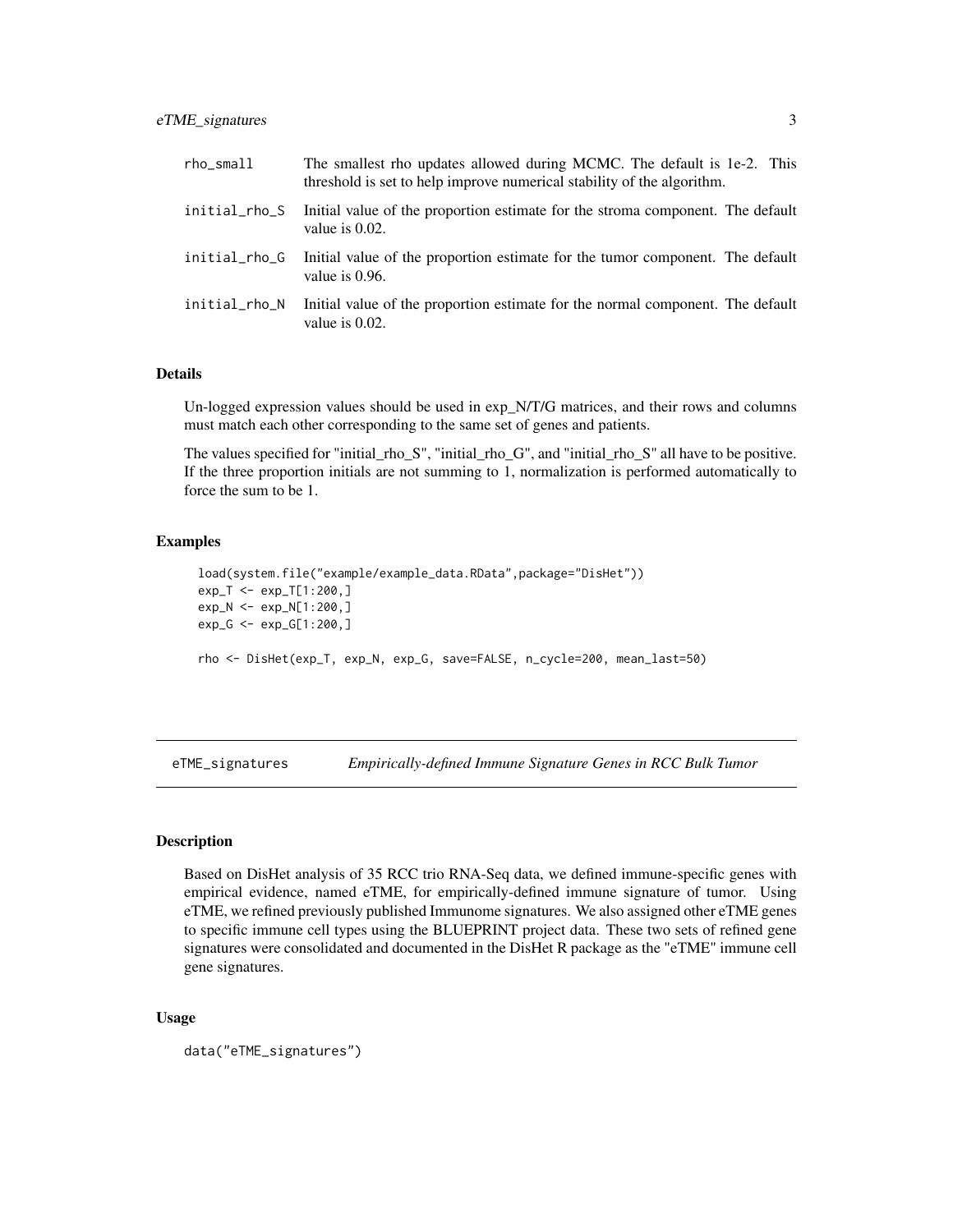#### Format

A List contains 2 lists of signatures:the 1st list "signatures\_gene" contains the signatures on gene level, and the 2nd list "signatures\_mRNA" contains the signatures on mRNA level. Both lists contain 25 items/vectors.

'M2 macrophages' : a vector of genes/mRNA that are abundantly expressed in M2 macrophages 'M1 macrophages' : a vector of genes/mRNA that are abundantly expressed in M1 macrophages

Macrophages : a vector of genes/mRNA that are abundantly expressed in Macrophages

Monocytes: a vector of genes/mRNA that are abundantly expressed in Monocytes

'B cells' : a vector of genes/mRNA that are abundantly expressed in B cells

'CD8 T cells' : a vector of genes/mRNA that are abundantly expressed in CD8 T cells

'T cells' : a vector of genes/mRNA that are abundantly expressed in T cells

'Dendritic cells' : a vector of genes/mRNA that are abundantly expressed in Dendritic cells

'CD56dim NK cells' : a vector of genes/mRNA that are abundantly expressed in CD56dim NK cells

'CD56bright NK cells' : a vector of genes/mRNA that are abundantly expressed in CD56bright NK cells

'NK cells' : a vector of genes/mRNA that are abundantly expressed in NK cells

'Endothelial cells' : a vector of genes/mRNA that are abundantly expressed in Endothelial cells

Eosinophils : a vector of genes/mRNA that are abundantly expressed in Eosinophils

**Neutrophils**: a vector of genes/mRNA that are abundantly expressed in Neutrophils

'Treg cells' : a vector of genes/mRNA that are abundantly expressed in Treg cells

'Th1 cells': a vector of genes/mRNA that are abundantly expressed in Th1 cells

'Th2 cells': a vector of genes/mRNA that are abundantly expressed in Th2 cells

'Tfh cells' : a vector of genes/mRNA that are abundantly expressed in Tfh cells

'Th cells' : a vector of genes/mRNA that are abundantly expressed in Th cells

aDCs : a vector of genes/mRNA that are abundantly expressed in aDCs

iDCs : a vector of genes/mRNA that are abundantly expressed in iDCs

pDCs : a vector of genes/mRNA that are abundantly expressed in pDCs

'Mast cells' : a vector of genes/mRNA that are abundantly expressed in Mast cells

'Tm cells' : a vector of genes/mRNA that are abundantly expressed in Tm cells

**Pericytes**: a vector of genes/mRNA that are abundantly expressed in Pericytes

#### Examples

data(eTME\_signatures)

eTME\_signatures\$signatures\_gene\$Macrophages

eTME\_signatures\$signatures\_mRNA\$Macrophages

eTME\_signatures\$signatures\_gene\$`T cells`

eTME\_signatures\$signatures\_mRNA\$`T cells`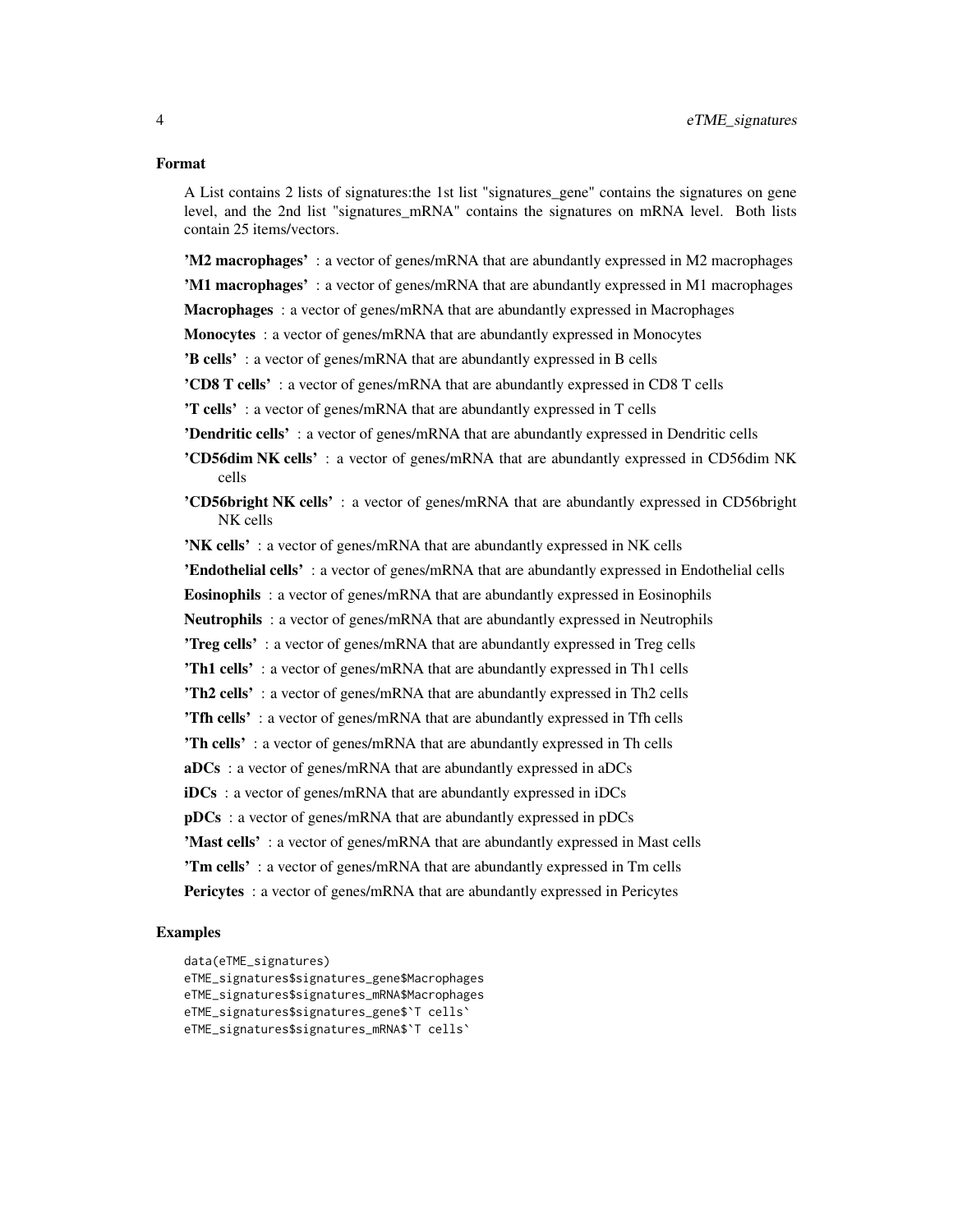<span id="page-4-0"></span>

#### Description

This function estimate the stroma component gene expression profiles of all patients, using the proportion estimates obtained from function DisHet. The estimates are stored in a p-by-k matrix, where p is the number of genes and k is the number of patients.The order of genes and the order of patients are the same as in the input bulk sample expression matrix.

#### Usage

```
StromaExp(exp_T,exp_N,exp_G, rho)
```
#### Arguments

| $exp_T$ | Gene expression in bulk RNA-seq samples. The rows correspond to different<br>genes. The columns correspond to different patients.                                                    |
|---------|--------------------------------------------------------------------------------------------------------------------------------------------------------------------------------------|
| $exp_N$ | Gene expression in the corresponding normal samples. The rows list the same<br>set of genes as in exp <sub>core</sub> . The columns correspond to patients matched with<br>$exp T$ . |
| $exp_G$ | Gene expression in the corresponding tumor samples. The rows list the same set<br>of genes as in $exp_G$ . The columns correspond to patients matched with $exp_T$ .                 |
| rho     | Output from function Dishet: the patient-specific proportion estimates corre-<br>sponding to tumor, normal, stroma components in order.                                              |

#### Examples

```
load(system.file("example/example_data.RData",package="DisHet"))
exp_T <- exp_T[1:200,]
exp_N <- exp_N[1:200,]
exp_G <- exp_G[1:200,]
rho <- DisHet(exp_T, exp_N, exp_G, save=FALSE, n_cycle=200, mean_last=50)
S <- StromaExp(exp_T,exp_N,exp_G, rho)
```